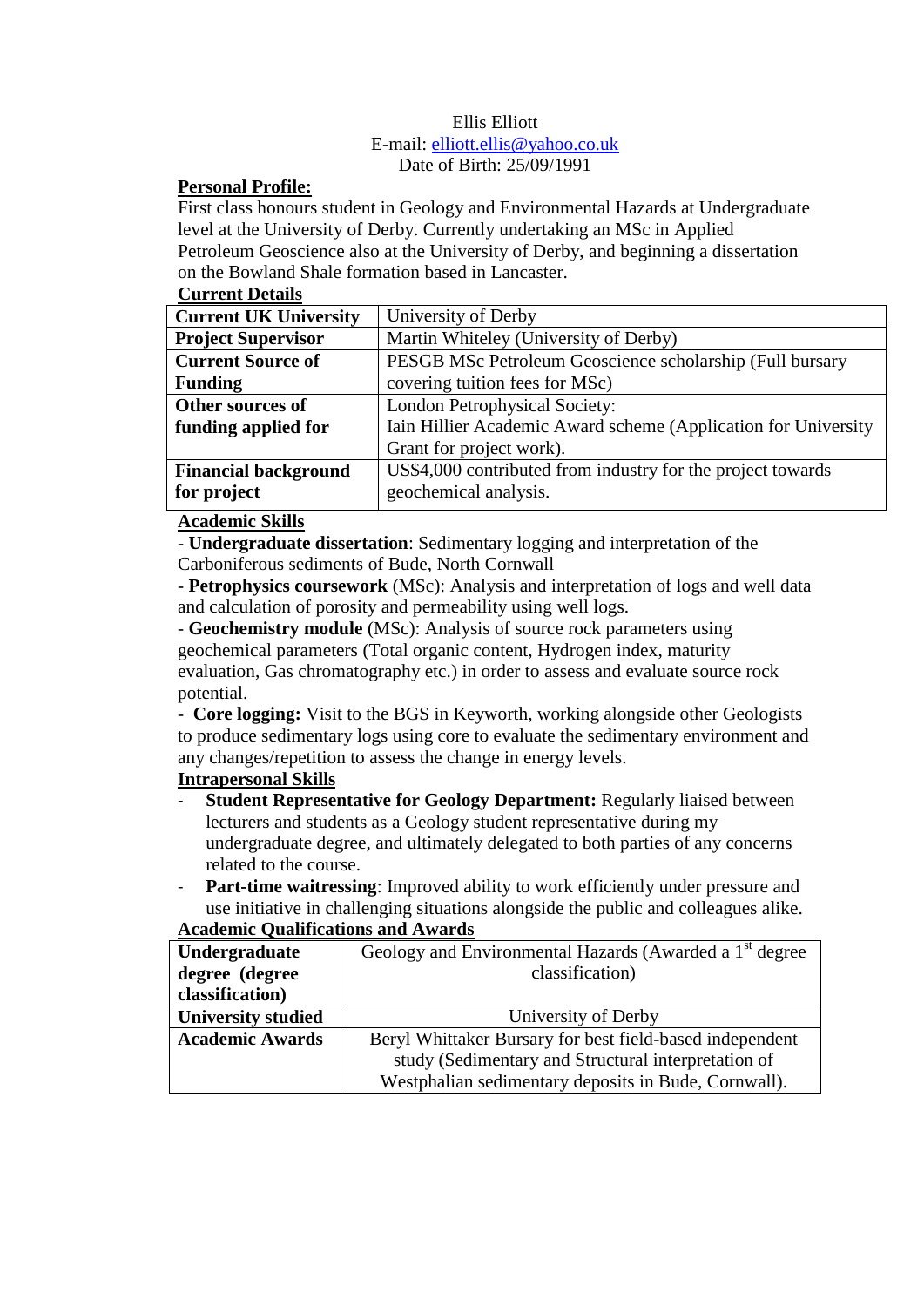#### Proposed research study

The study is a geochemical analysis of the Bowland Shale formation, coupled with sedimentary logging and petrophysical work including SEM/XRD data to evaluate mineralogy and porosity/permeability of this potential gas reservoir. Shale gas in the UK is becoming increasingly more significant, and is an area which is yet to be fully understood. The study will include an initial field study in Lancaster, logging the deposits and describing the shale beds with complete lithological descriptions. Heterogeneities within the shale will be recorded in the field as well, and form the basis for correlations between lithology and geochemical characteristics. By using a gamma ray tool during the excursion, the proportions of Thorium, Uranium and Potassium will be recorded and plotted to form a composite log against the shale facies. Samples of these facies will be taken in order to run geochemical analyses, including: Total organic content, hydrogen index and vitrinite reflectance. This will help to evaluate the Bowland shale formation as a viable organic source rock, and by looking from a petrophysical perspective through the use of SEM analysis to analyse porosity and permeability. This will ultimately become the main factor when assessing the Bowland shale not only as a potential source rock, but as a reservoir for shale gas exploration.

As an organisation based on growing research and emphasis on helping sedimentologists, I believe The British Sedimentological Research Group would be an invaluable contribution to my work. Your growing interest in other areas including hydrocarbon exploration in the North Sea emphasises your willingness to evolve and actively participate in a changing world, and I believe this field study based on a potential gas reservoir reflects the values you express as an organisation. Additionally, the BSRG aim their research opportunities at particular individuals in the industry and create a niche for younger researchers to encourage their personal growth, all of which are values I strive for in my work.

Personally, the funding for this project would allow me to spend valuable time in the field to study these shale outcrops. There are still gaps in current research related to shale gas and their diverse nature. Shale is not simply an organic-rich, fissile rock formation, and often has a complex mineralogy which may ultimately pose problems during hydraulic fracturing. Not only would this research enrich my data analysis skills through correlation of different data sets, but would also be contributing to important and relevant research towards the shale gas spectacle which is occurring in the UK today.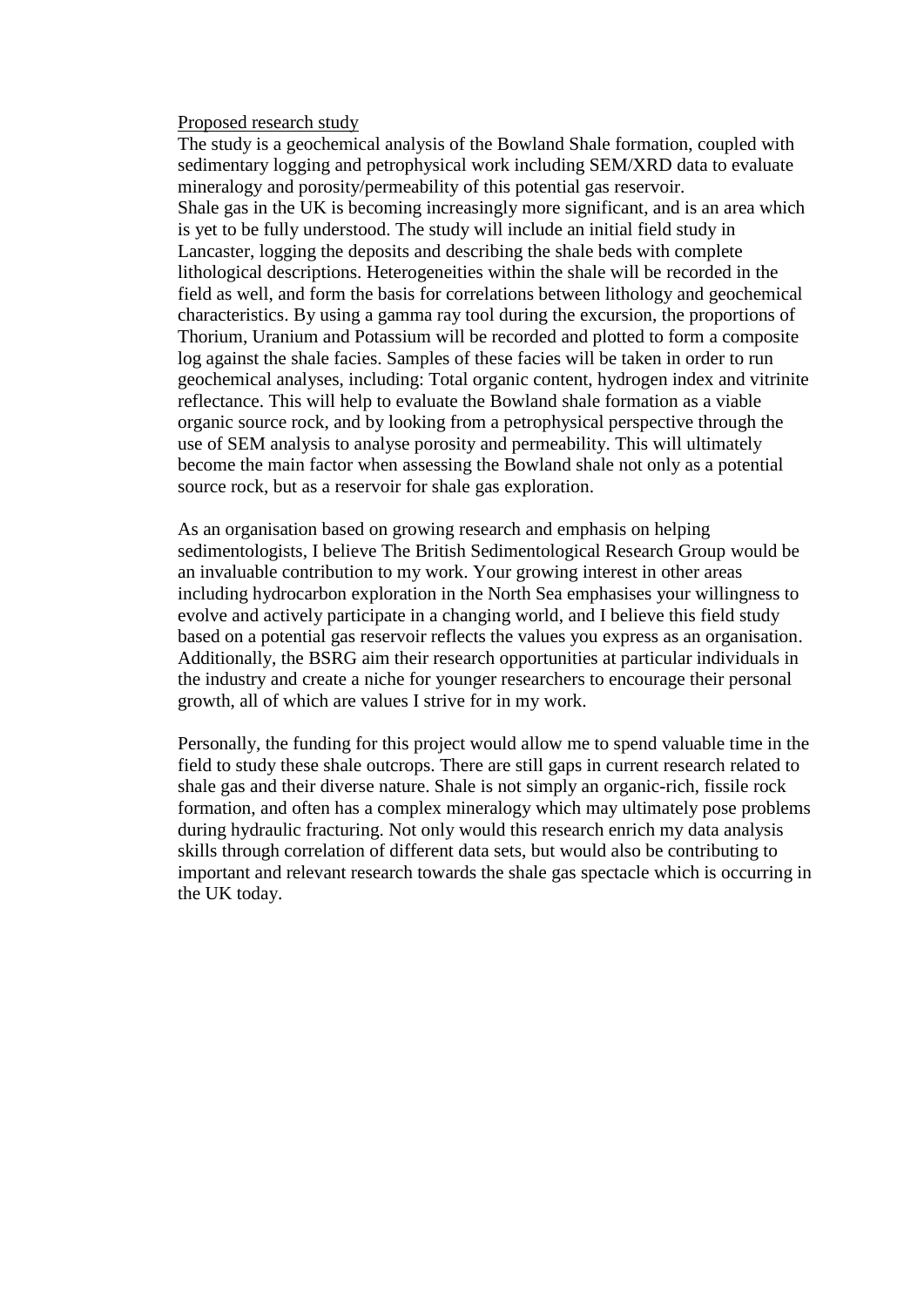Budget Details

The sole purpose for this financial aid is to pay towards travel and accommodation for the field excursion, of which there shall be two trips with two field members (including myself). The rest of the money for this project will be contributed from industry to pay for geochemical analysis as well as hiring a gamma ray tool.

| Travel              | Mileage:                                        |
|---------------------|-------------------------------------------------|
|                     | Derby-Barnoldswick: $108.1$ miles= £15          |
|                     | $(4 \text{ car trips}) = \pounds15*4$           |
|                     | £60                                             |
| Accommodation       | £30 per night (per person)                      |
|                     | £30*4 (4 nights for 2 excursions)= £120         |
|                     | £120*2 (2 people)=                              |
|                     | £240                                            |
| Food (evening meal) | Approximately £10 a day (per person): £10*4=£40 |
|                     | £40*2 (2 people)=                               |
|                     | \$80                                            |
|                     |                                                 |
| <b>Total</b>        | £380                                            |

Thank you, I look forward to hearing from you

Ellis Elliott (University of Derby)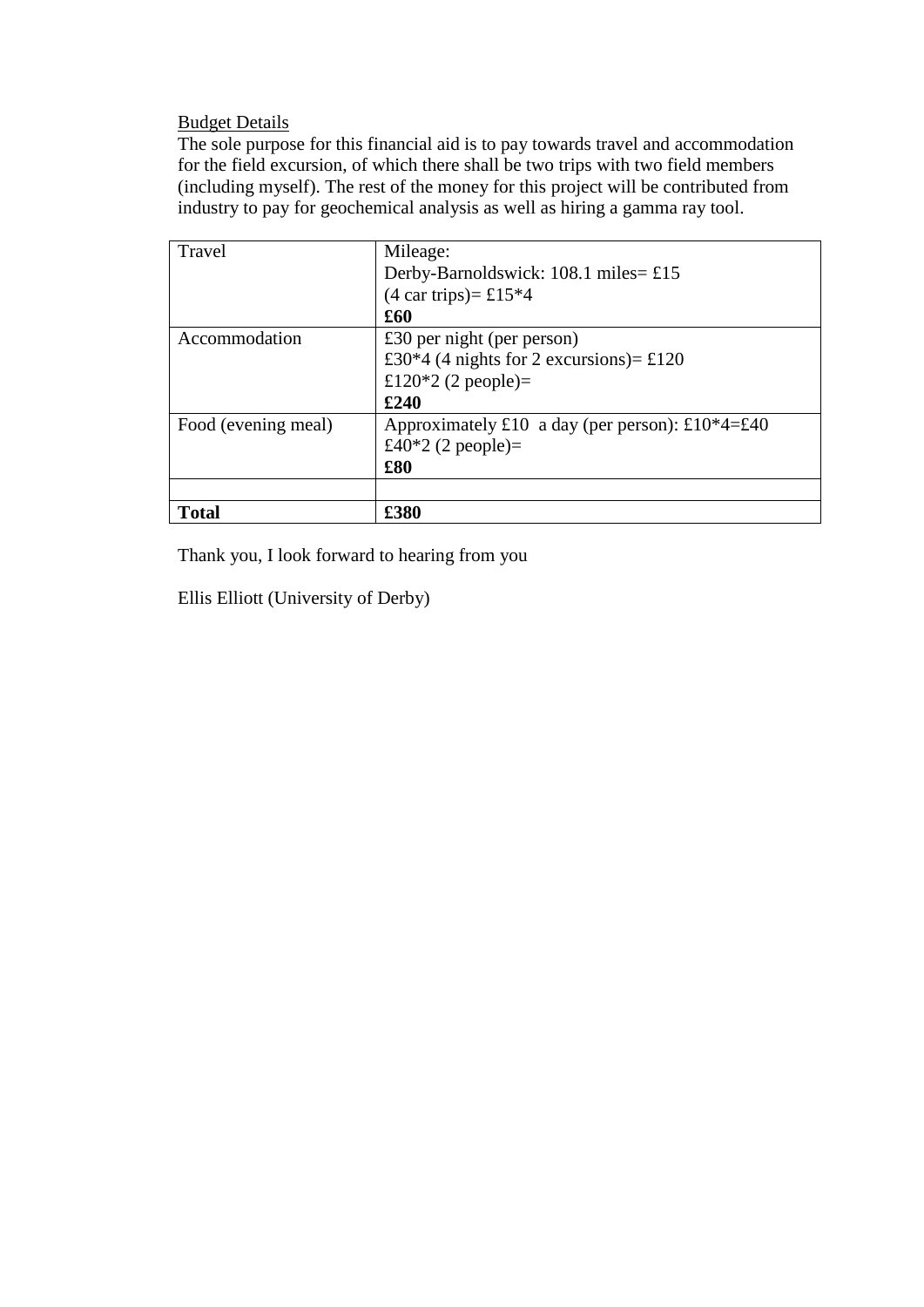From: Dorothy Satterfield <D.Satterfield@derby.ac.uk> Sent: 31 January 2014 12:13 To: chair@bsrg.org.uk Cc: Martin Whiteley Subject: Gill Harwood grant application - Ellis Elliott I can confirm that Ellis Elliott is a student in good standing of the Applied Petroleum Geoscience MSc programme at the University of Derby. Ellis is carrying out a 4-month research project on shale gas potential in the UK, the final and required phase of her course. She is a bright, hard-working and determined student who will produce a good body of work. Her data sponsor will cover the geochemical analysis costs, but Ellis will be required to do fieldwork for logging, rock sampling and gamma ray logging, crucial aspects of this project. Due to the intensive nature of the programme, she is unable to work many hours, restricting her earning potential. As a new programme, we have limited funds to support fieldwork so the responsibility falls mainly to Ellis. Her family is supporting her non-tuition costs and her tuition for the programme is covered, but additional costs such as module fieldwork and research fieldwork are not covered. Ellis has funded her own module fieldwork, now completed, which depleted her personal funds. Ellis has presented a budget which covers all field research costs that her data sponsor and the University are unable to cover, so she should not need funding additional to the request she submitted to you. We support her request which will enable her to carry out the full amount of fieldwork in a timely fashion. Fieldwork done early in the reserch time frame will also permit geochemical analyses to be carried out quickly and, thus, the interpretation to be integrated with the other aspects of the work. Please feel free to contact me if I have not covered all the aspects that you require to make a decision on Ellis' request. Regards Dorothy Satterfield Dr. Dorothy Satterfield MSc Applied Petroleum Geoscience, Prgm Leader University of Derby Kedleston Road Derby DE22 1GB T 01332 591716 d.satterfield@derby.ac.uk The University of Derby has a published policy regarding email and reserves the right to monitor email traffic. If you believe this was sent to you in error, please select unsubscribe.